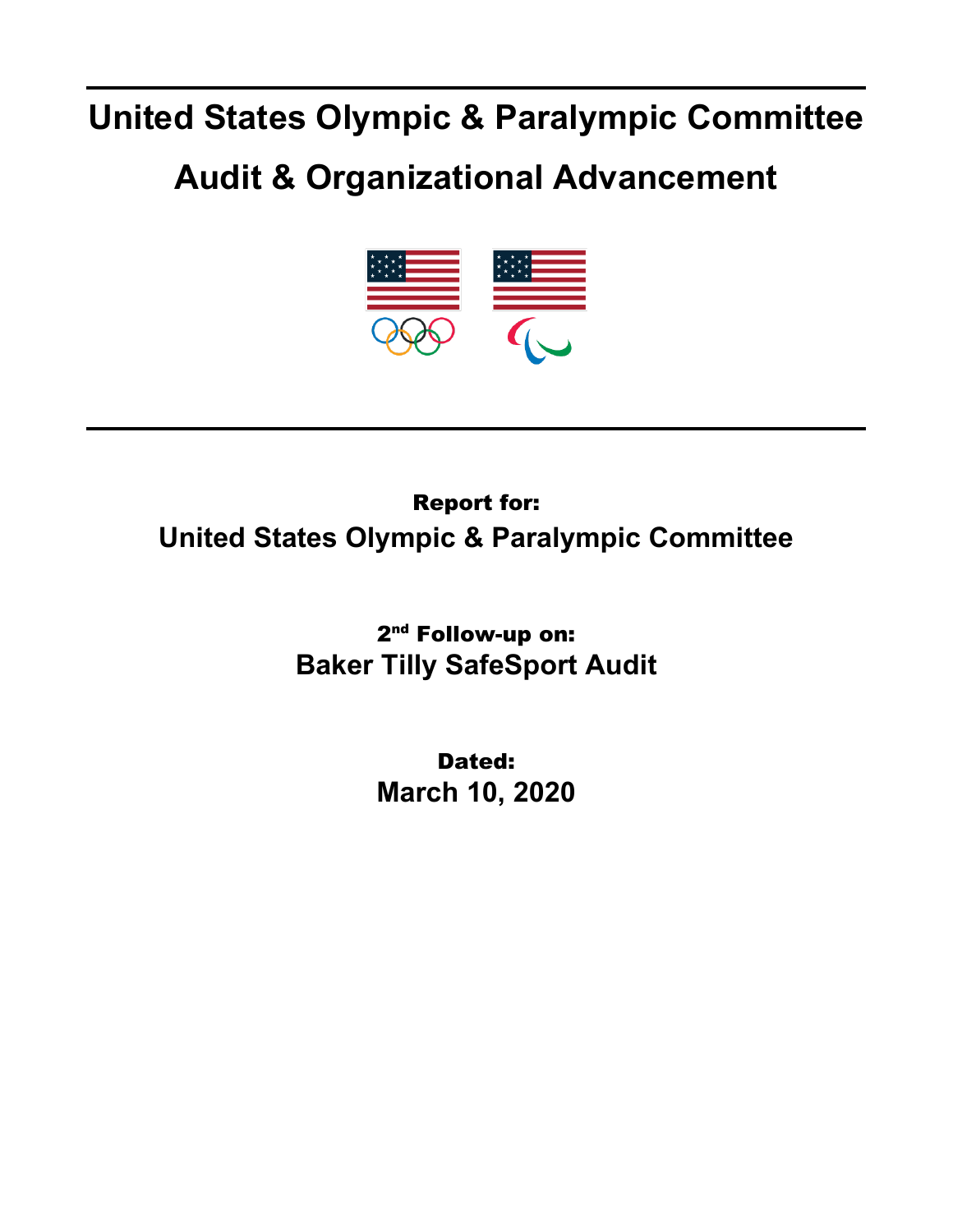

**UNITED STATES OLYMPIC & PARALYMPIC COMMITTEE** 1 Olympic Plaza Colorado Springs, CO 80909

March 10, 2020

Sarah Hirshland Chief Executive Officer United States Olympic & Paralympic Committee

Dear Sarah,

In October 2017, Baker Tilly Virchow Krause (Baker Tilly) issued a SafeSport audit of the United States Olympic & Paralympic Committee (USOPC) that included recommendations. The purpose of this follow-up review is to report on the status of recommendations that were considered in process on the Follow-up Report issued on July 17, 2018 by our Department. As indicated below, the recommendations are now implemented or closed.

Important to note, as of September 13, 2019, the USOPC Board approved the revised NGB and HPMO Athlete Safety Policy. Auditing of the U.S. Center for SafeSport's (Center) athlete safety requirements now fall under the jurisdiction of the Center.

Sincerely,

The Audit & Organizational Advancement Department

cc: Wendy Guthrie Nicole Deal Rick Adams Chris McCleary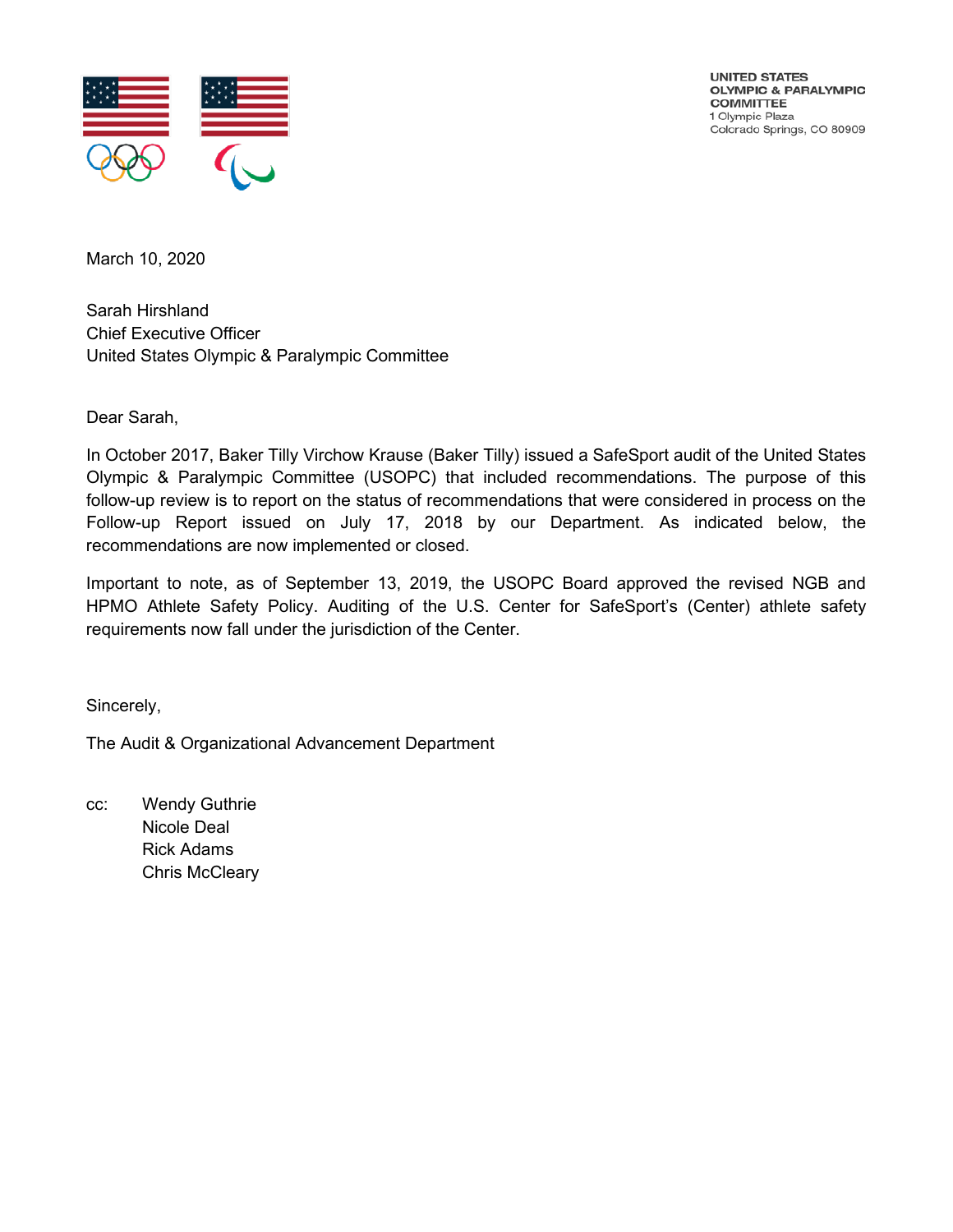

## *Baker Tilly SafeSport 2nd Follow-up Report*

**Unite States Olympic & Paralympic Committee**

| <b>Follow-up</b> | <b>Testing</b>                                                                                                                                                                                                                                                                                                                                                                                                                                                                                                                                                                                                                  | <b>Management</b>                                                                                                                                                                                                                                                                                                                                                                                                                                                                                                                                                                                                        | <b>Follow-up Action</b>                                                                                                                                                                                                                                                                                                   |
|------------------|---------------------------------------------------------------------------------------------------------------------------------------------------------------------------------------------------------------------------------------------------------------------------------------------------------------------------------------------------------------------------------------------------------------------------------------------------------------------------------------------------------------------------------------------------------------------------------------------------------------------------------|--------------------------------------------------------------------------------------------------------------------------------------------------------------------------------------------------------------------------------------------------------------------------------------------------------------------------------------------------------------------------------------------------------------------------------------------------------------------------------------------------------------------------------------------------------------------------------------------------------------------------|---------------------------------------------------------------------------------------------------------------------------------------------------------------------------------------------------------------------------------------------------------------------------------------------------------------------------|
| <b>Status</b>    | <b>Recommendation</b>                                                                                                                                                                                                                                                                                                                                                                                                                                                                                                                                                                                                           | <b>Response</b>                                                                                                                                                                                                                                                                                                                                                                                                                                                                                                                                                                                                          |                                                                                                                                                                                                                                                                                                                           |
| <b>Closed</b>    | Games, Medical Staff, and<br>Paralympics must require that<br>individuals it formally<br>authorizes, approves, or<br>appoints (a) to a position of<br>authority over, or (b) to have<br>frequent contact with athletes<br>complete education and<br>training requirements in a<br>timely manner and before<br>they have contact with<br>athletes to provide assurance<br>that they are educated on the<br>requirements of the Athlete<br>Safety Standards. Games,<br>Medical Staff, and<br>Paralympics must<br>consistently track and verify<br>education and training<br>requirements are met for all<br>required individuals. | We agree with the<br>condition and<br>recommendation. Before<br>the audit report was issued<br>and on its own initiative,<br>the USOC updated its<br>Athlete Safety Policy to<br>require individuals it<br>formally authorizes,<br>approves, or appoints (a)<br>to a position of authority<br>over or (b) to have<br>frequent contact with<br>athletes to complete safe<br>sport awareness training<br>and education.<br>Additionally, the USOC<br>implemented processes to<br>track and verify all<br>required individuals take<br>safe sport training and<br>education for Games,<br>Medical Staff and<br>Paralympics. | As of September 2019, the<br>USOPC will no longer audit<br>these requirements as they will<br>be audited by the Center.<br>Since this recommendation<br>now falls under the jurisdiction<br>of the Center, the fulfilment of<br>this recommendation cannot<br>be determined by the USOPC<br>and is now considered closed. |